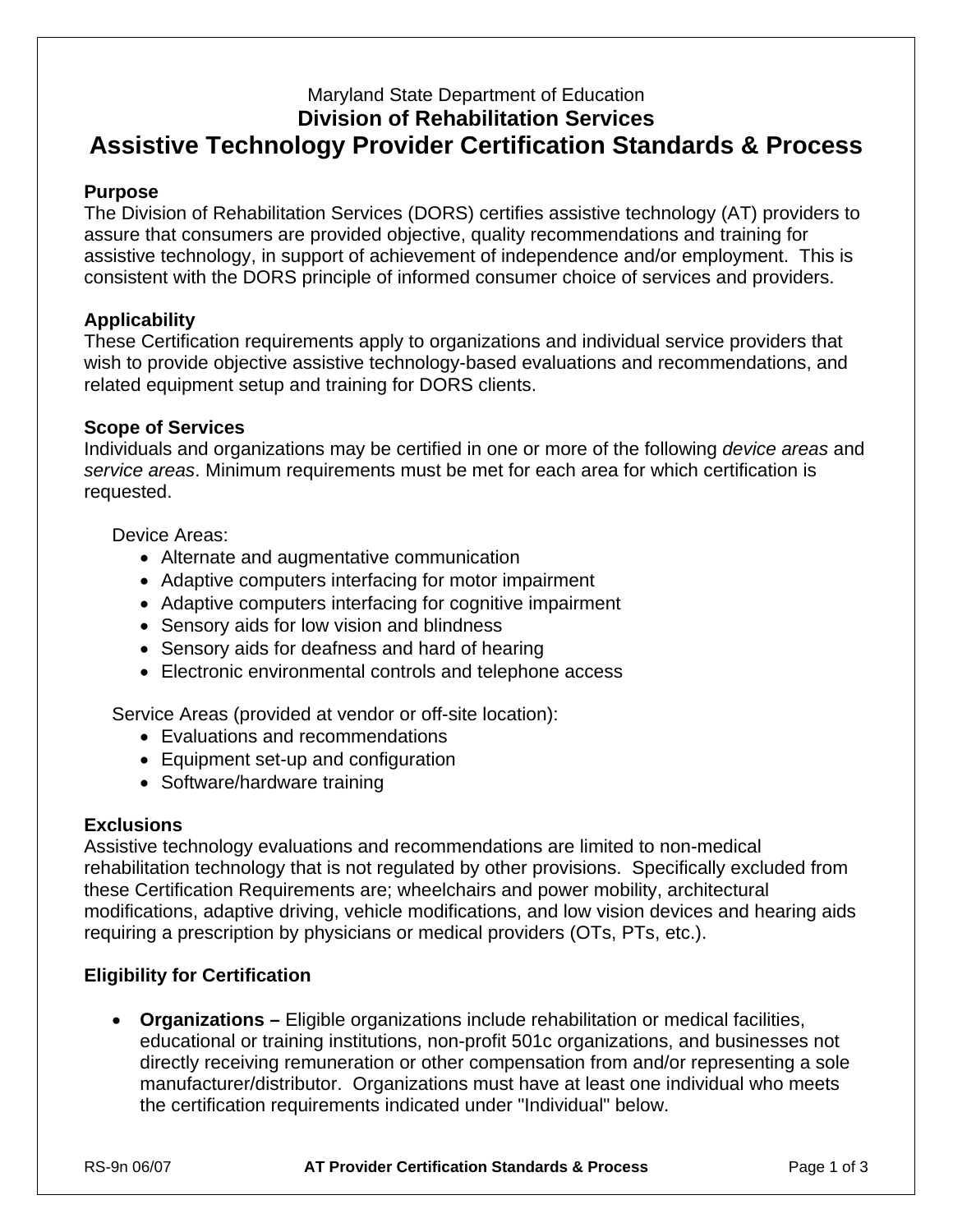• **Individuals –** Eligible individuals include those with education and work experience in rehabilitation-related fields (see "Basis of Certification" below) who are not directly receiving remuneration or other compensation from and/or representing a sole manufacturer/distributor.

## **Basis of Certification**

The individual or organization may be deemed DORS-certified based on the following:

- **Recognized Accreditation/Certification** 
	- Acceptable accreditation for umbrella organizations includes CARF (for AT), Alliance for Technology Access, and RESNA.
	- Acceptable accreditation for individuals includes RESNA ATP (Assistive Technology Practitioner), CSUN Assistive Technology Applications Certificate, Maryland State professional boards in PT, OTR/L, CCC-SLP; or
- **DORS Standards for Certification of Individual AT Service Providers** Minimum professional qualifications for certification of individuals includes the following:
	- **Education:** Possession of a Bachelor's Degree in Special Education, Rehabilitation Technology, Rehabilitation Engineering, Speech and Language Pathology, Occupational therapy, Computer Technology or a related field; **and**
	- **Experience:** Three years of professional experience in adaptive rehabilitation technology in each device and service area for which certification is being requested. Two or more years of experience working with individuals with significant disabilities in other capacities may be substituted for one of the required years of experience in adaptive rehabilitation technology.

# **Procedures for Certification**

**Completion of DORS Provider/Vendor Application –** Individuals and organizations wishing to be certified as DORS-approved Assistive Technology Service providers must submit the *DORS Provider/Vendor Application* (link) to the Director, Business Support Services, DORS Administrative Offices, 2301 Argonne Drive, Baltimore MD 21218. Be sure to include accreditation and certification information in #5, and device and/or service areas in #7 on the Application.

**Coverletter –** On business stationery, include:

- Minimum professional qualifications and experience
- Assurance that the individual/organization does not discriminate on the basis of sex, race, religion, color, age, national origin, residence, disability or political affiliation in providing services or employment opportunities
- Assurance that the individual/organization adheres to the DORS policy on